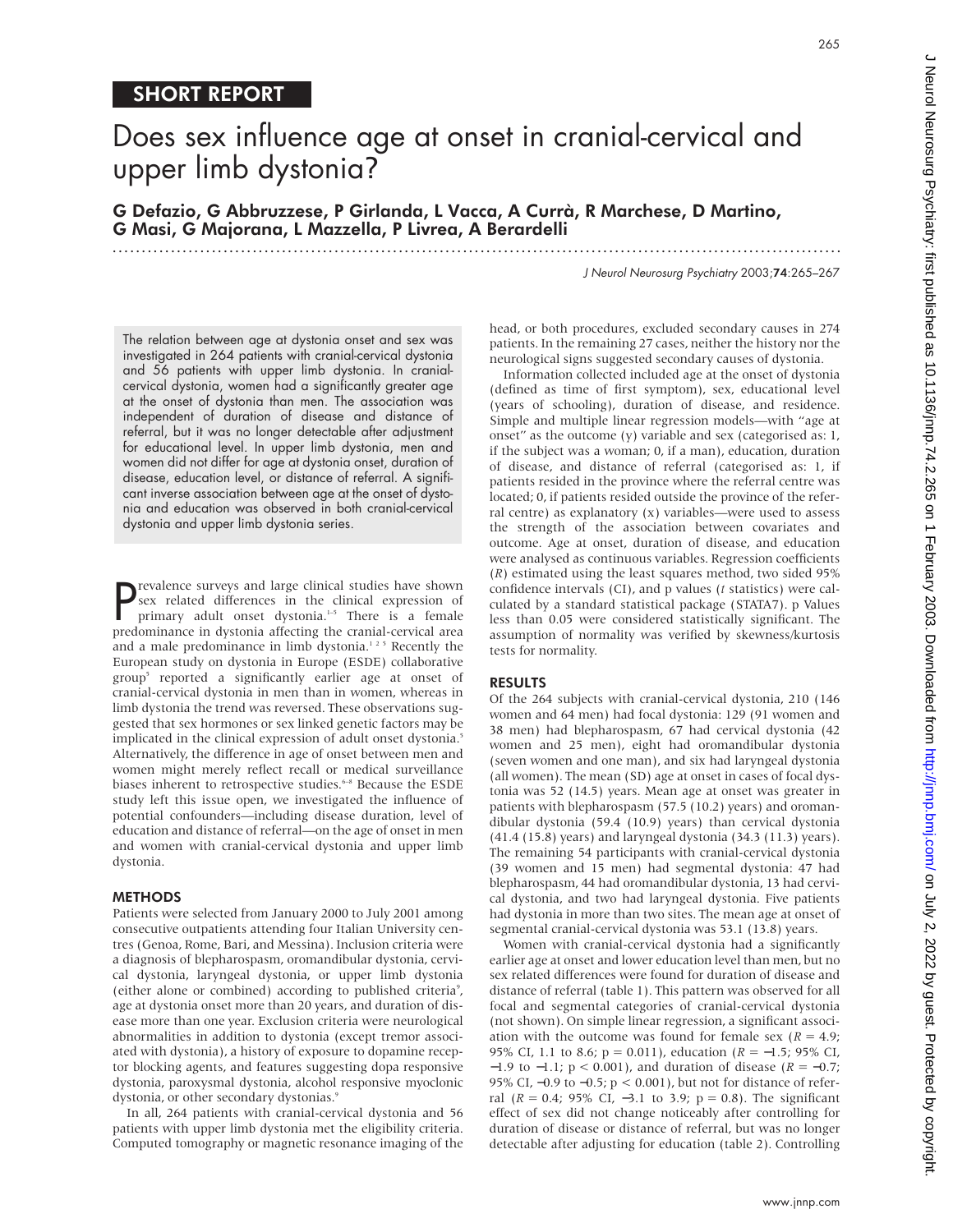|                                                                            | Women<br>$(n=185)$ | Men<br>$(n=79)$ | p Value* |
|----------------------------------------------------------------------------|--------------------|-----------------|----------|
|                                                                            |                    |                 |          |
| Age at onset of dystonia (years)                                           | 54.3 (13.4)        | 48.8 (15.8)     | 0.004    |
| Duration of disease (years)                                                | 8.8(7.1)           | 8.1(5.8)        | 0.44     |
| Education level (years of schooling)<br>Number of patients residing in the | $6.2$ (3.7)        | 8.0(2.8)        | < 0.001  |
| province of the referral centre                                            |                    | 17              | 0.81     |

Values are mean (SD) for age at onset, duration of disease, and education level. \*By Student's t test or  $\chi^2$  test.

Table 2 Changes in the estimate of the association between age at the onset of cranial-cervical dystonia and female sex after controlling for potential confounding factors

| Adjustment                                                                  | Regression<br>coefficient | 95% CI         | p Value |  |
|-----------------------------------------------------------------------------|---------------------------|----------------|---------|--|
| None                                                                        | 49                        | 11 to 86       | 0.011   |  |
| Duration of disease                                                         | 52                        | 2 to 89        | 0.003   |  |
| Education level                                                             | 2.2                       | $-1.5$ to 6.01 | 0.24    |  |
| Distance of referral<br>Duration of disease,                                | 49                        | $1.1$ to $8.7$ | 0.011   |  |
| education level, and<br>distance of referral                                | 32                        | $-0.2$ to 6.8  | 0.07    |  |
| The models were fitted on 185 women and 79 men.<br>CI, confidence interval. |                           |                |         |  |

simultaneously for all the covariates confirmed the significant association of education (adjusted *R* = −1.5; 95% CI, −1.9 to −1.1; p < 0.001) and duration of disease (adjusted *R* = −0.8; 95% CI, -1.1 to -0.6; p < 0.001) with the outcome.

Limiting regression analysis to the patients with focal cervical dystonia/laryngeal dystonia (as their age at onset was lower than facial dystonias and relatively similar to upper limb dystonia) yielded results similar to those obtained in the whole cranial-cervical dystonia group. In particular, sex was significantly associated with the outcome (crude  $R = 5.5$ ; 95% CI, 1.5 to 9.1;  $p = 0.009$ ) and the effect was confounded by education (adjusted *R* = 2.5; 95% CI, −1.1 to 7.3; p = 0.25); education was inversely associated with the outcome and the association was independent of the other variables (adjusted  $R = -1.0$ ; 95% CI,  $-1.9$  to  $-0.14$ ;  $p = 0.023$ ).

Of the 56 subjects with upper limb dystonia, 47 (17 women and 30 men) had focal dystonia; their mean age at onset was 37.7 (12.6) years. The remaining nine patients (two women and seven men) had neck ( $n = 7$ ) and oromandibular ( $n = 2$ ) involvement; their mean age at onset was 38.2 (15.6) years. Men and women did not differ significantly in age at the onset of upper limb dystonia (36.5 (15.3) *v* 39.1 (13.5) years, p = 0.52), duration of disease (7.4 (4.6) *v* 8.2 (4.9) years, p = 0.56), education level (12.1 (5.0) *v* 12.8 (3.5) years,  $p = 0.54$ ), and number of patients residing in the province of the referral centre  $(8/37 \nu 5/19, p = 0.95)$ . On simple linear regression, a significant inverse association with the outcome was found for education (*R* = −1.3; 95% CI −2.1 to −0.4; p = 0.006) and duration of disease (*R* = −1.2; 95% CI −1.9 to −0.4; p = 0.002). Sex (*R* = −2.7; 95% CI −10.7 to 5.3; p = 0.51) and distance of referral (*R* = 4.1; 95%CI −9.1 to 17.3;  $p = 0.53$ ) failed to reach significance. Crude estimates did not changed after multiple testing involving all the variables examined (not shown).

#### **DISCUSSION**

Because this was not a population based study, we corrected for bias in case selection by designing a multicentre investigation and recruiting all the consecutive patients with focal/

segmental cranial-cervical dystonia or upper limb dystonia who met the eligibility criteria during the study period. Except for the relatively large number of patients who had blepharospasm, our case population had similar demographic features (including sex ratio and age at onset) to those of previous series.<sup>3-5</sup> The predominance of blepharospasm has been noted in other large Italian series<sup>10</sup> and might suggest differences in the clinical expression of adult onset dystonia across countries.

Despite these differences, the data presented here confirm the previously reported female preponderance in the various cranial-cervical dystonia categories (including blepharospasm, oromandibular dystonia, cervical dystonia, and laryngeal dystonia) and the male preponderance in upper limb dystonia,<sup>1-5</sup> as well as the inverse relation between sex ratio and age at onset observed by the ESDE group in cranialcervical dystonia.5 Our analysis provides new information indicating that the greater age at onset in women with cranial-cervical dystonia resulted from confounding by the level of education. We also observed a significant inverse relation between duration of disease and outcome (probably related to the use of prevalent cases), but neither duration of disease nor distance of referral contributed to the sex related difference in age at onset in cranial-cervical dystonia.

The hypothesis that the sex related difference in age at dystonia onset results from differences in education is further supported by the observation that men and women with upper limb dystonia who had a similar education level also had similar age at dystonia onset. In addition, a significant inverse association between age at onset and education was observed in both cranial-cervical dystonia and upper limb dystonia series. This inverse relation may have more than one explanation. A low level of education may affect both the patient's awareness of the disease and the likelihood of seeking medical attention.<sup>8</sup> Alternatively, educational level may be related to socioeconomic status or to lifestyle characteristics that could be involved in the clinical expression of dystonia in a causal or non-causal fashion.<sup>10</sup>

#### **Conclusions**

Our findings raise doubts about the significance of the sex related difference in age at onset observed in patients with adult onset dystonia.<sup>5</sup> The difference may merely reflect confounding by exogenous factors (such as educational level) which should be controlled for before valid conclusions can be drawn from studies analysing the relation between sex and dystonia.

.....................

Authors' affiliations

G Defazio, D Martino, G Masi, P Livrea, Department of Neurological and Psychiatric Sciences, University of Bari, Italy

G Abbruzzese, R Marchese, L Mazzella, Department of Neurological Sciences and Vision, University of Genova, Italy

P Girlanda, G Majorana, Department of Neurosciences, Psychiatry and Anaesthesiology, University of Messina, Italy

L Vacca, A Currà, A Berardelli, Department of Neurological Sciences (Roma) and Institute NEUROMED (Pozzilli IS), University of Rome "La Sapienza", Italy